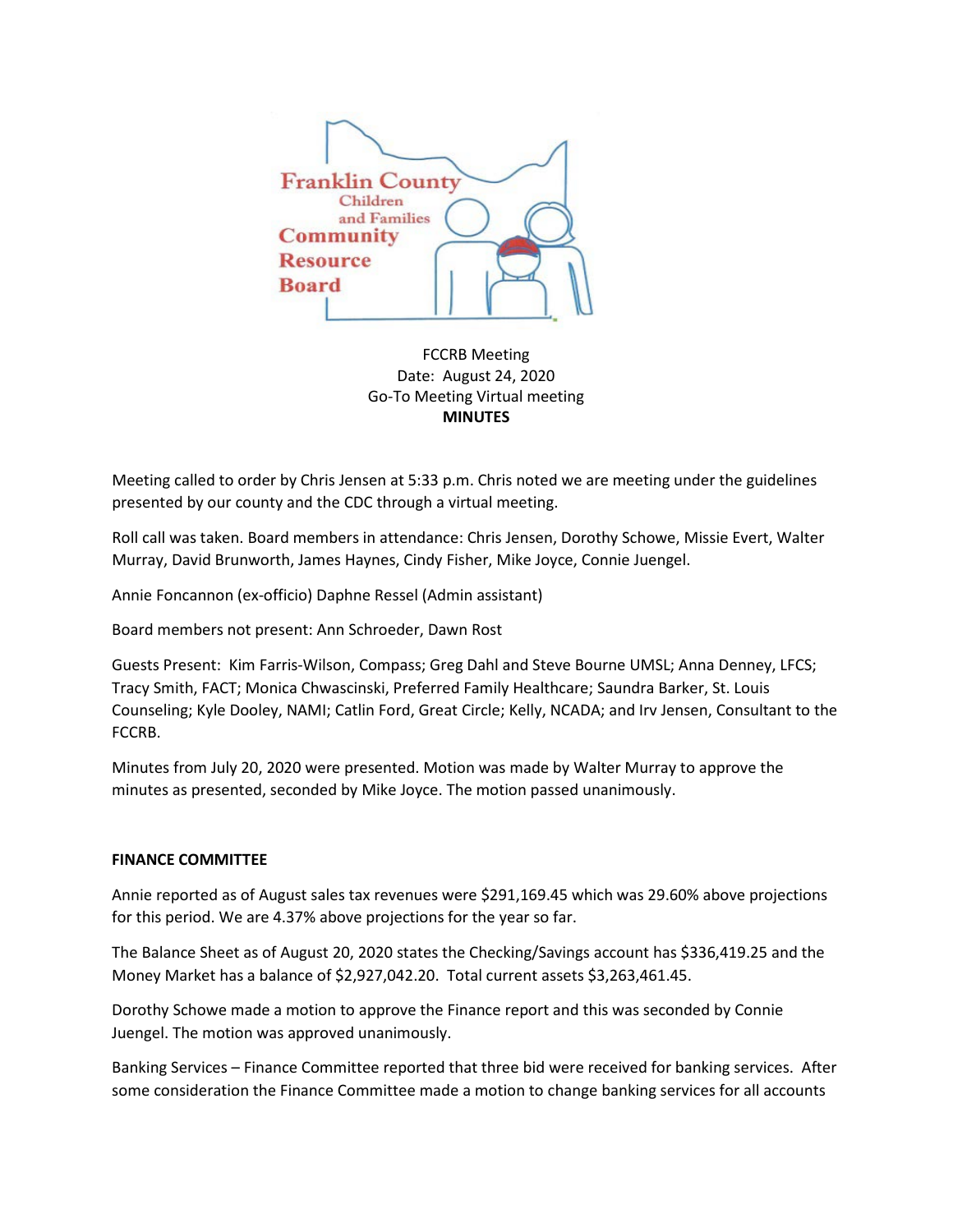to United Bank of Union effective October 1, 2020. Motion was seconded by Walter Murray. Motion passed unanimously.

# **PERSONNEL COMMITTEE**

The Personnel Committee reported that they met to discuss the LAGERs cost analysis in order to determine what level of benefit to offer employees. The personnel committee submitted a motion to proceed with LAGERS and to offer the L7 level of coverage at retirement age 65 with a 3-year Final Average Salary, non-contributory, rule of 80. Dorothy Schowe seconded the motion. Motion passed unanimously. This is the same plan as Franklin County employees.

The following legal notice was placed in the Missourian on August 19, 2020.

The Franklin County Community Resource Board of Franklin County, MO has received cost information for possible membership in the Missouri Local Government Employees Retirement System. In accordance with Section 105.675 Revised Statutes of Missouri, said cost information shall be made available for public inspection for at least 45 calendar days from today prior to adoption of membership. Interested parties may view a copy of this cost information at www.franklincountykids.org and or/by contacting annie@franklincountykids.org

# **SELECTION AND REVIEW COMMITTEE**

RFPs for the new cycle beginning July 1, 2021 will go out December 1, 2020.

## **MARKETING COMMITTEE**

Irv reported Children's Advocacy Center was this month's spotlight.

Annie continues to work on Facebook pushes and has done radio spots.

## **BUILDING COMMITTEE**

Annie and Irv have been working with architect and getting information on buildouts. As of August 24, 2020 16,528 sq. ft. confirmed rental space. The renovation team of Annie, Irv, Jen with Navigate, and Joe McGowan with Cochran will be meeting with LFCS, CASA, Grace's Place and UMSL next week. No word on closing date but hopefully with in next 2 weeks. Closing will be through Franklin County Title. Annie stated the school district has been amazing through all of this transition and they are moving items they will be taking now. Annie has not received a definite on what the school district will or will not take care related to the building before closing. Annie suggested the agencies moving in have the option to repurpose items left behind from the school district first. Non-profits and are schools will then be offered items. Annie and Irv are working on the operating budget and hoping the space will be ready by February 2021.

## **OLD BUSINESS**

Policy and Procedure Changes – nothing new to report related to policy and procedure updates.

Auditors are currently working on 2015. No updates as of today.